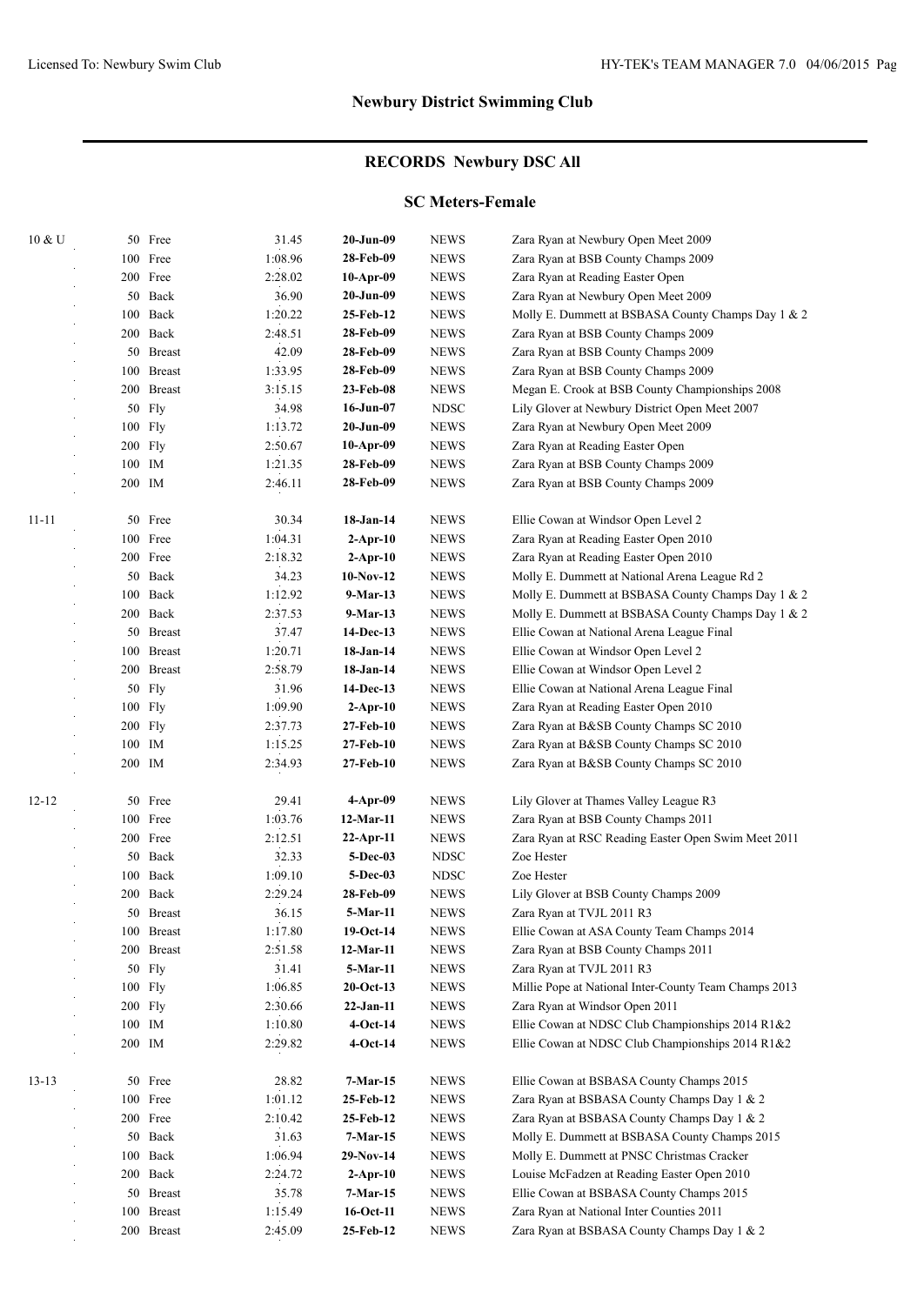| $13 - 13$ |        | 50 Fly     | 30.01    | 25-Feb-12    | <b>NEWS</b> | Zara Ryan at BSBASA County Champs Day 1 & 2               |
|-----------|--------|------------|----------|--------------|-------------|-----------------------------------------------------------|
|           |        | 100 Fly    | 1:05.75  | $21-Jan-12$  | <b>NEWS</b> | Zara Ryan at Windsor Open 2012                            |
|           |        | 200 Fly    | 2:21.37  | 25-Feb-12    | <b>NEWS</b> | Zara Ryan at BSBASA County Champs Day 1 & 2               |
|           | 100 IM |            | 1:08.54  | $7-Mar-15$   | <b>NEWS</b> | Ellie Cowan at BSBASA County Champs 2015                  |
|           | 200 IM |            | 2:25.76  | 25-Feb-12    | <b>NEWS</b> | Zara Ryan at BSBASA County Champs Day 1 & 2               |
|           |        |            |          |              |             |                                                           |
| $14 - 14$ |        | 50 Free    | 29.03    | 8-Jul-12     | <b>NEWS</b> | Zara Ryan at NDSC Novice and Sprints Gala                 |
|           |        | 100 Free   | 1:00.70  | 24-Nov-01    | <b>NDSC</b> | Emma Harris                                               |
|           |        | 200 Free   | 2:10.63  | 9-Mar-13     | <b>NEWS</b> | Zara Ryan at BSBASA County Champs Day 1 & 2               |
|           |        | 50 Back    | 31.42    | 7-Jul-13     | <b>NEWS</b> | Lizzy Shore at NDSC Novice and Sprints Gala 2013          |
|           |        | 100 Back   | 1:06.18  | $22$ -Apr-11 | <b>NEWS</b> | Louise McFadzen at RSC Reading Easter Open Swim Meet 2011 |
|           |        | 200 Back   | 2:22.17  | $22$ -Apr-11 | <b>NEWS</b> | Louise McFadzen at RSC Reading Easter Open Swim Meet 2011 |
|           |        | 50 Breast  | 35.90    | 23-Mar-13    | <b>NEWS</b> | Zara Ryan at BSBASA County Champs Day 4                   |
|           |        | 100 Breast | 1:14.28  | $21-Oct-12$  | <b>NEWS</b> | Zara Ryan at National InterCounties                       |
|           |        | 200 Breast | 2:47.76  | 30-Sep-12    | <b>NEWS</b> | Zara Ryan at NDSC Club Championships 2012 Session 1       |
|           |        | 50 Fly     | 29.80    | 8-Jul-12     | <b>NEWS</b> | Zara Ryan at NDSC Novice and Sprints Gala                 |
|           |        | 100 Fly    | 1:04.22  | $21-Oct-12$  | <b>NEWS</b> | Zara Ryan at National InterCounties                       |
|           | 100 IM |            | 1:08.71  | $23-Mar-13$  | <b>NEWS</b> | Zara Ryan at BSBASA County Champs Day 4                   |
|           | 200 IM |            | 2:26.99  | $9-Mar-13$   | <b>NEWS</b> | Zara Ryan at BSBASA County Champs Day 1 & 2               |
|           |        |            |          |              |             |                                                           |
| $15 - 15$ |        | 50 Free    | 28.87    | 22-Mar-14    | <b>NEWS</b> | Zara Ryan at BSBASA County Championships 20               |
|           |        | 100 Free   | 1:00.00  | $1-Aug-02$   | <b>NDSC</b> | Emma Harris                                               |
|           |        | 200 Free   | 2:11.61  | 22-Mar-14    | <b>NEWS</b> | Zara Ryan at BSBASA County Championships 20               |
|           |        | 50 Back    | 31.04    | $22-Mar-14$  | <b>NEWS</b> | Lizzy Shore at BSBASA County Championships 20             |
|           |        | 100 Back   | 1:05.25  | $21-Oct-12$  | <b>NEWS</b> | Louise McFadzen at National InterCounties                 |
|           |        | 200 Back   | 2:21.70  | $21-Jan-12$  | <b>NEWS</b> | Louise McFadzen at Windsor Open 2012                      |
|           |        | 50 Breast  | 35.66    | $22-Mar-14$  | <b>NEWS</b> | Zara Ryan at BSBASA County Championships 20               |
|           |        | 100 Breast | 1:14.01  | $20$ -Oct-13 | <b>NEWS</b> | Zara Ryan at National Inter-County Team Champs 2013       |
|           |        | 200 Breast | 2:41.83  | 18-Jan-14    | <b>NEWS</b> | Zara Ryan at Windsor Open Level 2                         |
|           |        | 50 Fly     | 29.53    | 22-Mar-14    | <b>NEWS</b> | Zara Ryan at BSBASA County Championships 20               |
|           |        | 100 Fly    | 1:04.41  | 22-Mar-14    | <b>NEWS</b> | Zara Ryan at BSBASA County Championships 20               |
|           |        | 200 Fly    | 2:20.17  | 22-Mar-14    | <b>NEWS</b> | Zara Ryan at BSBASA County Championships 20               |
|           | 100 IM |            | 1:07.22  | $12-Oct-13$  | <b>NEWS</b> | Zara Ryan at National Arena League                        |
|           | 200 IM |            | 2:25.54  | $5-Oct-13$   | <b>NEWS</b> | Zara Ryan at NDSC Club Championships 2013                 |
|           |        |            |          |              |             |                                                           |
| 16 & 0    |        | 50 Free    | 28.12    | 14-Apr-06    | <b>NEWS</b> | Emma Harris<br>at Reading Easter Open 2006                |
|           |        | 100 Free   | 58.92    | $1-Aug-03$   | <b>NDSC</b> | Emma Harris                                               |
|           |        | 200 Free   | 2:04.66  | 25-Feb-06    | <b>NEWS</b> | Emma Harris at Berkshire South Bucks County Championships |
|           |        | 50 Back    | 31.24    | $11-Oct-14$  | <b>NEWS</b> | Lizzy Shore at National Arena League Rd 1                 |
|           |        | 100 Back   | 1:06.97  | $11-Oct-14$  | <b>NEWS</b> | Lizzy Shore at National Arena League Rd 1                 |
|           |        | 200 Back   | 2:22.23  | $9-Mar-13$   | <b>NEWS</b> | Louise McFadzen at BSBASA County Champs Day 1 & 2         |
|           |        | 50 Breast  | 36.05    | $7-Mar-15$   | <b>NEWS</b> | Zara Ryan at BSBASA County Champs 2015                    |
|           |        | 100 Breast | 1:14.29  | 19-Oct-14    | <b>NEWS</b> | Zara Ryan at ASA County Team Champs 2014                  |
|           |        | 200 Breast | 2:45.20  | $4-Oct-14$   | <b>NEWS</b> | Zara Ryan at NDSC Club Championships 2014 R1&2            |
|           |        | 50 Fly     | 28.85    | 6-Dec-14     | <b>NEWS</b> | Zara Ryan at South East Winter Champs                     |
|           |        | 100 Fly    | 1:02.44  | $6$ -Dec-14  | <b>NEWS</b> | Zara Ryan at South East Winter Champs                     |
|           |        | 200 Fly    | 2:16.26  | 6-Dec-14     | <b>NEWS</b> | Zara Ryan at South East Winter Champs                     |
|           | 100 IM |            | 1:07.80  | $4-Oct-14$   | <b>NEWS</b> | Zara Ryan at NDSC Club Championships 2014 R1&2            |
|           | 200 IM |            | 2:21.50  | $7-Nov-14$   | <b>NEWS</b> | Zara Ryan at National Arena League Rd2 2014               |
|           |        |            |          |              |             |                                                           |
| Open      |        | 50 Free    | 27.75    | 30-May-03    | <b>NDSC</b> | Emma Harris                                               |
|           |        | 100 Free   | 58.92    | $1-Aug-03$   | <b>NDSC</b> | Emma Harris                                               |
|           |        | 200 Free   | 2:04.66  | 25-Feb-06    | <b>NEWS</b> | Emma Harris at Berkshire South Bucks County Championships |
|           |        | 400 Free   | 4:22.77  | 26-Feb-05    | <b>NEWS</b> | Emma Harris at Berks South Bucks County Champs 05         |
|           |        | 800 Free   | 9:13.46  | 18-May-05    | <b>NDSC</b> | Emma Harris                                               |
|           |        | 1500 Free  | 18:51.33 | 14-Dec-08    | <b>NEWS</b> | Jessica Francis at NDSC Club Championships 2008 R5        |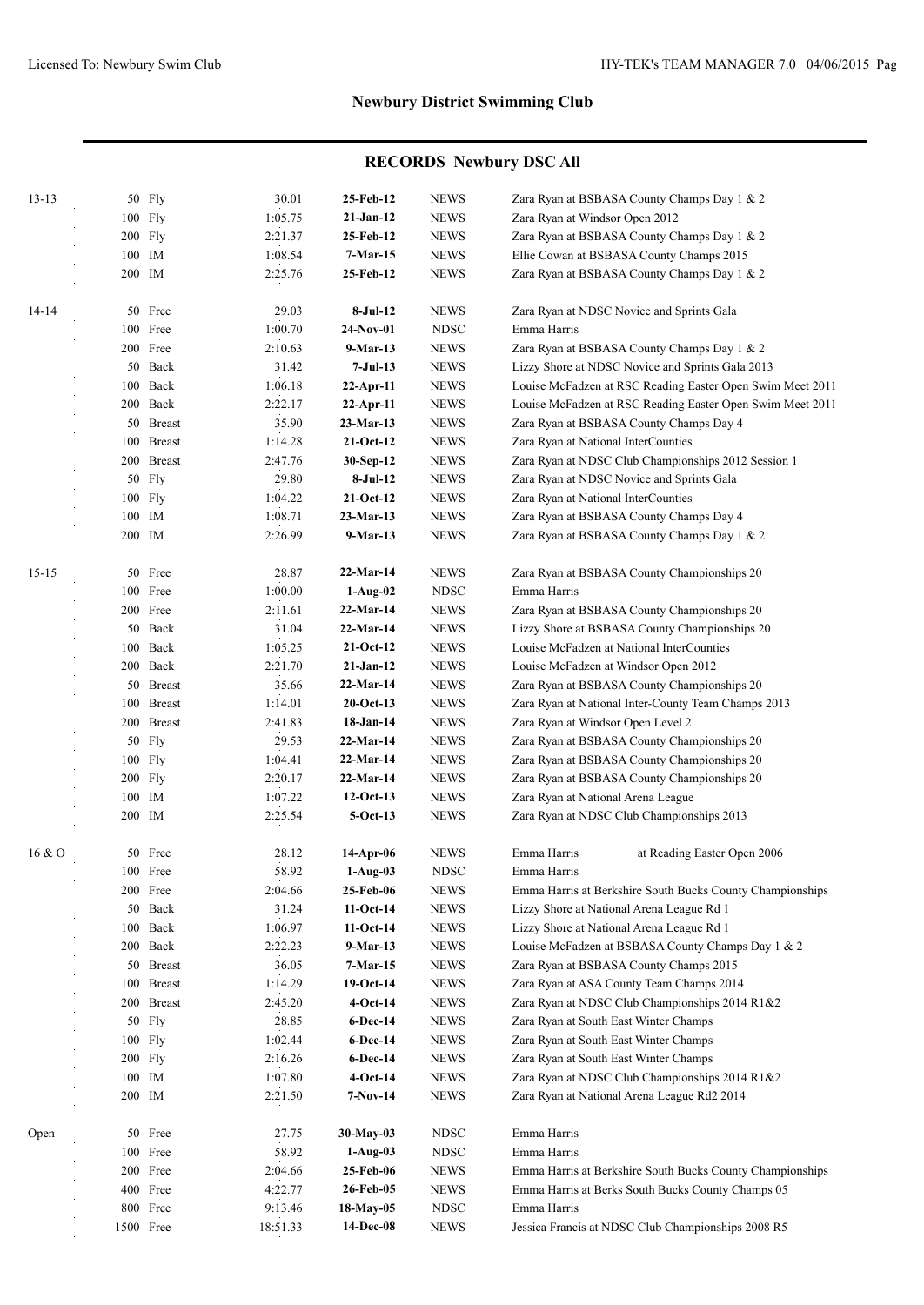| Open | 50     | Back          | 31.04   | 8-Mar-14     | <b>NEWS</b> | Lizzy Shore at BSBASA County Championships 20       |
|------|--------|---------------|---------|--------------|-------------|-----------------------------------------------------|
|      | 100    | Back          | 1:05.25 | $21-Oct-12$  | <b>NEWS</b> | Louise McFadzen at National InterCounties           |
|      |        | 200 Back      | 2:21.70 | $21-Jan-12$  | <b>NEWS</b> | Louise McFadzen at Windsor Open 2012                |
|      | 50     | <b>Breast</b> | 35.22   | 17-Feb-01    | <b>NDSC</b> | <b>Vicky Hopkins</b>                                |
|      | 100    | <b>Breast</b> | 1:14.01 | $20$ -Oct-13 | <b>NEWS</b> | Zara Ryan at National Inter-County Team Champs 2013 |
|      |        | 200 Breast    | 2:41.83 | $18$ -Jan-14 | <b>NEWS</b> | Zara Ryan at Windsor Open Level 2                   |
|      |        | 50 Fly        | 29.46   | $6$ -Dec-14  | <b>NEWS</b> | Zara Ryan at South East Winter Champs               |
|      |        | 100 Fly       | 1:02.44 | $6$ -Dec-14  | <b>NEWS</b> | Zara Ryan at South East Winter Champs               |
|      |        | 200 Fly       | 2:16.26 | $6$ -Dec-14  | <b>NEWS</b> | Zara Ryan at South East Winter Champs               |
|      | 100 IM |               | 1:07.22 | $12-Oct-13$  | <b>NEWS</b> | Zara Ryan at National Arena League                  |
|      | 200 IM |               | 2:21.50 | $7-Nov-14$   | <b>NEWS</b> | Zara Ryan at National Arena League Rd2 2014         |
|      | 400 IM |               | 5:01.31 | $9-Mar-13$   | <b>NEWS</b> | Zara Ryan at BSBASA County Champs Day 1 & 2         |
|      |        |               |         |              |             |                                                     |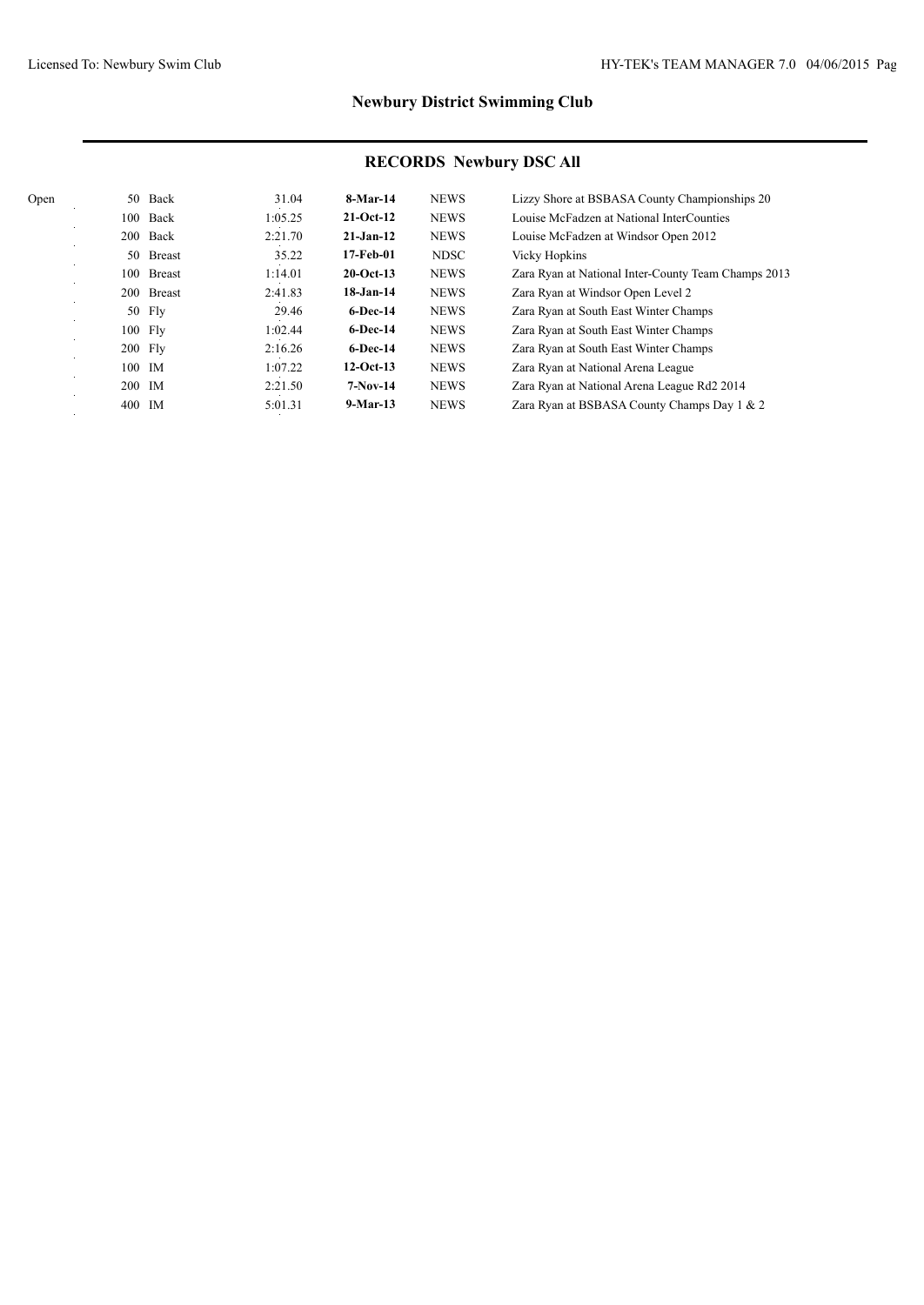#### **RECORDS Newbury DSC All**

#### **SC Meters-Male**

| 10 & U    |        | 50 Free    | 32.04   | 13-Dec-03        | <b>NDSC</b> | Charlie Davies                                            |
|-----------|--------|------------|---------|------------------|-------------|-----------------------------------------------------------|
|           |        | 100 Free   | 1:06.71 | 19-Dec-04        | <b>NDSC</b> | Charlie Davies                                            |
|           |        | 200 Free   | 2:39.80 | 7-Mar-15         | <b>NEWS</b> | Kaleb Fox-Jones at BSBASA County Champs 2015              |
|           |        | 50 Back    | 36.16   | 7-Mar-15         | <b>NEWS</b> | Kaleb Fox-Jones at BSBASA County Champs 2015              |
|           |        | 100 Back   | 1:23.86 | 18-Jul-09        | <b>NEWS</b> | James McFadzen at Fareham Nomads                          |
|           |        | 200 Back   | 2:52.81 | 7-Dec-03         | <b>NDSC</b> | Charlie Davies                                            |
|           |        | 50 Breast  | 41.47   | 16-Jul-11        | <b>NEWS</b> | Ben Hutchins at Fareham Open                              |
|           |        | 100 Breast | 1:34.66 | 16-Jul-11        | <b>NEWS</b> | Ben Hutchins at Fareham Open                              |
|           |        | 200 Breast | 3:20.75 | $4-Oct-09$       | <b>NEWS</b> | James McFadzen at NDSC Club Champs 2009 R1                |
|           |        | 50 Fly     | 37.35   | 7-Jul-13         | <b>NEWS</b> | Luca Vicaria at NDSC Novice and Sprints Gala 2013         |
|           |        | 100 Fly    | 1:26.74 | $15-Jun-13$      | <b>NEWS</b> | Luca Vicaria at Tilehurst Open Meet 2013                  |
|           |        | 200 Fly    | 3:26.72 | 26-May-07        | <b>NDSC</b> | Jafer Shah at Guildford Open Meet 2007                    |
|           | 100 IM |            | 1:22.67 | $4-Oct-09$       | <b>NEWS</b> | James McFadzen at NDSC Club Champs 2009 R1                |
|           | 200 IM |            | 3:08.06 | 6-Dec-08         | <b>NEWS</b> | Christopher Regan at Guildford City Open Winter Meet 2008 |
|           |        |            |         |                  |             |                                                           |
| $11 - 11$ |        | 50 Free    | 30.58   | 11-Dec-04        | <b>NDSC</b> | Charlie Davies                                            |
|           |        | 100 Free   | 1:04.78 | 7-Dec-02         | <b>NDSC</b> | Chris Ferguson                                            |
|           |        | 200 Free   | 2:23.78 | 3-Dec-04         | <b>NDSC</b> | Charlie Davies                                            |
|           |        | 50 Back    | 34.98   | $17-JuI-10$      | <b>NEWS</b> | James McFadzen at Fareham Nomads Summer Open Meet 2010    |
|           |        | 100 Back   | 1:14.26 | 27-Nov-10        | <b>NEWS</b> | James McFadzen at Guildford City Open Meet November 2010  |
|           |        | 200 Back   | 2:39.21 | 26-Feb-05        | <b>NDSC</b> | Aman Shah at Berks South Bucks County Champs 05           |
|           |        | 50 Breast  | 38.49   | 17-Mar-12        | <b>NEWS</b> | Ben Hutchins at BSBASA County Champs Day 4                |
|           |        | 100 Breast | 1:25.62 | $13-Nov-10$      | <b>NEWS</b> | James McFadzen at National Arena League R2 2010           |
|           |        | 200 Breast | 3:02.57 | 27-Nov-10        | <b>NEWS</b> | James McFadzen at Guildford City Open Meet November 2010  |
|           |        | 50 Fly     | 34.87   | $12-Nov-04$      | <b>NDSC</b> | Charlie Davies                                            |
|           |        | 100 Fly    | 1:18.09 | $9-Nov-02$       | <b>NDSC</b> | Chris Ferguson                                            |
|           |        | 200 Fly    | 2:58.86 | 13-Mar-04        | <b>NDSC</b> | Charlie Davies                                            |
|           | 100 IM |            | 1:17.32 | 27-Nov-10        | <b>NEWS</b> | James McFadzen at Guildford City Open Meet November 2010  |
|           | 200 IM |            | 2:38.99 | <b>7-Dec-02</b>  | <b>NDSC</b> | Chris Ferguson                                            |
| $12 - 12$ |        | 50 Free    | 28.18   | $2$ -Feb-13      | <b>NEWS</b> | Ryan Sitton at TVJL R2                                    |
|           |        | 100 Free   | 59.25   | 5-Dec-03         | <b>NDSC</b> | Chris Ferguson                                            |
|           |        | 200 Free   | 2:13.86 | $27 -$ Jul $-03$ | <b>NDSC</b> | Chris Ferguson                                            |
|           |        | 50 Back    | 32.69   | 16-Oct-11        | <b>NEWS</b> | James McFadzen at National Inter Counties 2011            |
|           |        | 100 Back   | 1:08.10 | 16-Oct-11        | <b>NEWS</b> | James McFadzen at National Inter Counties 2011            |
|           | 200    | Back       | 2:28.88 | 25-Feb-06        | <b>NDSC</b> | Aman Shah at Berkshire South Bucks County Championships   |
|           |        | 50 Breast  | 35.92   | 7-Jul-13         | <b>NEWS</b> | Ben Hutchins at NDSC Novice and Sprints Gala 2013         |
|           |        | 100 Breast | 1:17.32 | 9-Mar-13         | NEWS        | Ben Hutchins at BSBASA County Champs Day 1 & 2            |
|           |        | 200 Breast | 2:48.57 | $19-Jan-13$      | <b>NEWS</b> | Ben Hutchins at Windsor Level 2 2013                      |
|           |        | 50 Fly     | 32.87   | 30-Jul-01        | <b>NDSC</b> | Mark Harris                                               |
|           |        | 100 Fly    | 1:15.05 | $17 - Jun-06$    | <b>NDSC</b> | Aman Shah at Newbury Open Meet                            |
|           |        | $200$ Fly  | 2:42.53 | 25-Feb-06        | <b>NDSC</b> | Aman Shah at Berkshire South Bucks County Championships   |
|           |        | 100 IM     | 1:12.97 | 23-Mar-13        | <b>NEWS</b> | Jack R. Tucker at BSBASA County Champs Day 4              |
|           |        | 200 IM     | 2:35.41 | 9-Mar-13         | <b>NEWS</b> | Jack R. Tucker at BSBASA County Champs Day 1 & 2          |
|           |        |            |         |                  |             |                                                           |
| $13 - 13$ |        | 50 Free    | 26.70   | $23-Mar-14$      | <b>NEWS</b> | Jack R. Tucker at Somerset County Championships           |
|           |        | 100 Free   | 57.77   | 30-Jul-01        | <b>NDSC</b> | Luke Wakefield                                            |
|           |        | 200 Free   | 2:06.72 | 18-Jan-14        | <b>NEWS</b> | Ryan Sitton at Windsor Open Level 2                       |
|           |        | 50 Back    | 29.45   | $1-Dec-12$       | <b>NEWS</b> | James McFadzen at South East Region Winter Champs         |
|           |        | 100 Back   | 1:01.57 | $1-Dec-12$       | <b>NEWS</b> | James McFadzen at South East Region Winter Champs         |
|           |        | 200 Back   | 2:11.99 | $1-Dec-12$       | <b>NEWS</b> | James McFadzen at South East Region Winter Champs         |
|           |        | 50 Breast  | 32.78   | 22-Mar-14        | <b>NEWS</b> | Ben Hutchins at BSBASA County Championships 20            |
|           |        | 100 Breast | 1:10.54 | 22-Mar-14        | <b>NEWS</b> | Ben Hutchins at BSBASA County Championships 20            |
|           |        | 200 Breast | 2:31.05 | $1-Dec-12$       | <b>NEWS</b> | James McFadzen at South East Region Winter Champs         |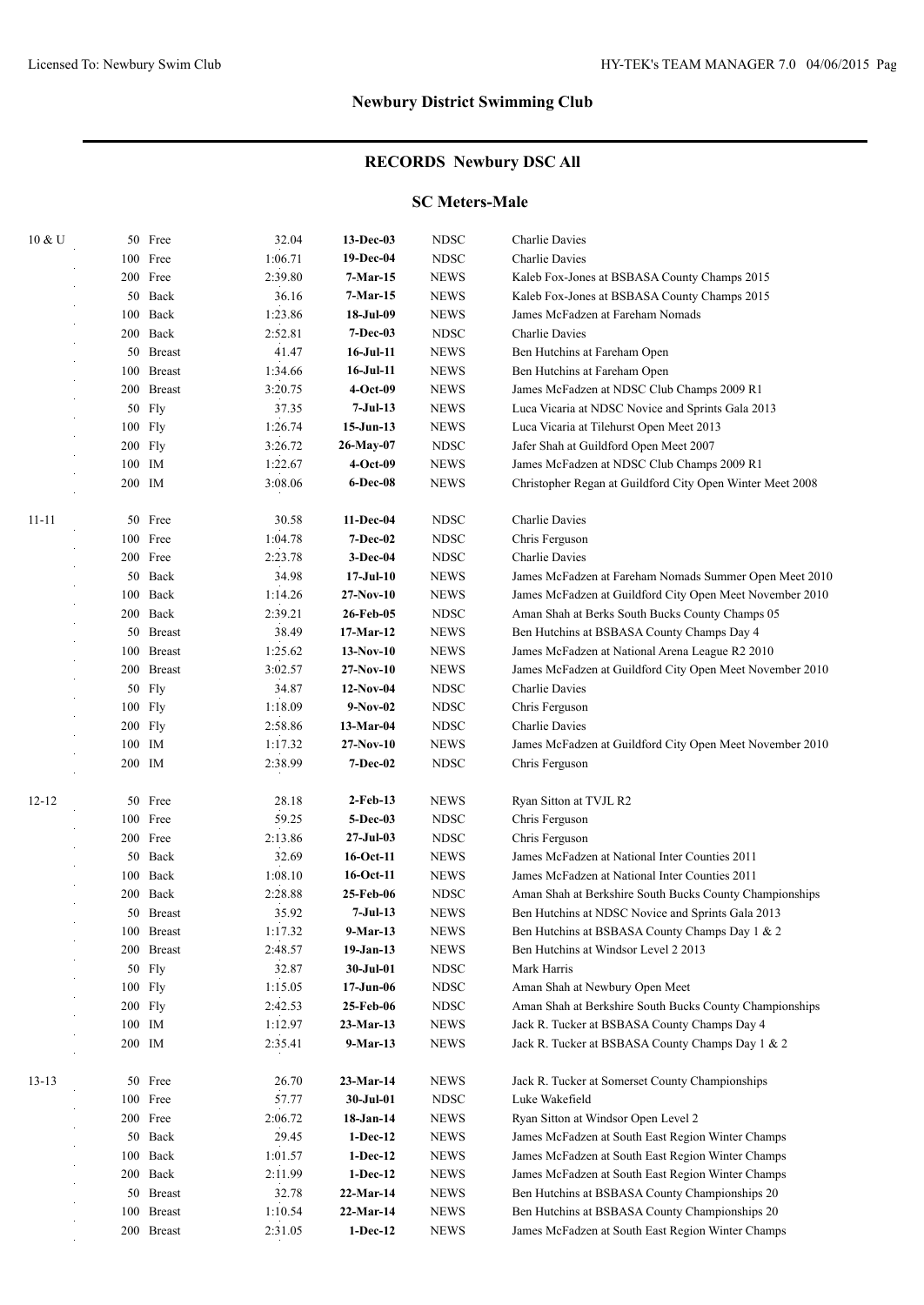| $13 - 13$ |        | 50 Fly        | 30.77   | $23-Mar-14$  | <b>NEWS</b>  | Jack R. Tucker at Somerset County Championships             |
|-----------|--------|---------------|---------|--------------|--------------|-------------------------------------------------------------|
|           |        | 100 Fly       | 1:06.76 | $10-Nov-12$  | <b>NEWS</b>  | James McFadzen at National Arena League Rd 2                |
|           |        | 200 Fly       | 2:28.96 | $22-Jun-02$  | <b>NDSC</b>  | S. Bracey                                                   |
|           |        | 100 IM        | 1:08.88 | $5-Oct-13$   | <b>NEWS</b>  | Ryan Sitton at NDSC Club Championships 2013                 |
|           |        | 200 IM        | 2:24.32 |              | <b>NEWS</b>  | Jack R. Tucker at Somerset County Championships             |
|           |        |               |         | $23-Mar-14$  |              |                                                             |
| $14 - 14$ |        | 50 Free       | 26.09   | 14-Dec-13    | <b>NEWS</b>  | James McFadzen at National Arena League Final               |
|           |        | 100 Free      | 55.42   | $9-Nov-02$   | <b>NDSC</b>  | Luke Wakefield                                              |
|           |        | 200 Free      | 2:02.77 | 23-Nov-02    | <b>NDSC</b>  | Luke Wakefield                                              |
|           |        | 50 Back       | 28.09   | $20$ -Oct-13 | <b>NEWS</b>  | James McFadzen at National Inter-County Team Champs 2013    |
|           |        | 100 Back      | 58.66   | $20$ -Oct-13 | <b>NEWS</b>  | James McFadzen at National Inter-County Team Champs 2013    |
|           |        | 200 Back      | 2:08.12 | $7-Dec-13$   | <b>NEWS</b>  | James McFadzen at SER Winter Champs Open/Junior             |
|           |        | 50 Breast     | 32.29   | 7-Dec-13     | <b>NEWS</b>  | James McFadzen at SER Winter Champs Open/Junior             |
|           |        | 100 Breast    | 1:09.55 | 7-Mar-15     | <b>NEWS</b>  | Ben Hutchins at BSBASA County Champs 2015                   |
|           |        | 200 Breast    | 2:25.99 | $7-Dec-13$   | <b>NEWS</b>  | James McFadzen at SER Winter Champs Open/Junior             |
|           |        | 50 Fly        | 27.39   | 7-Dec-13     | <b>NEWS</b>  | James McFadzen at SER Winter Champs Open/Junior             |
|           |        | 100 Fly       | 1:01.24 | $7-Dec-13$   | <b>NEWS</b>  | James McFadzen at SER Winter Champs Open/Junior             |
|           |        | 200 Fly       | 2:31.12 | 27-Feb-10    | <b>NEWS</b>  | Jake Jezzard at B&SB County Champs SC 2010                  |
|           |        | 100 IM        | 1:01.58 | $7-Dec-13$   | <b>NEWS</b>  | James McFadzen at SER Winter Champs Open/Junior             |
|           | 200 IM |               | 2:10.39 | 7-Dec-13     | <b>NEWS</b>  | James McFadzen at SER Winter Champs Open/Junior             |
|           |        |               |         |              |              |                                                             |
| $15 - 15$ |        | 50 Free       | 26.08   | $22$ -Apr-11 | <b>NEWS</b>  | Jake Jezzard<br>at RSC Reading Easter Open Swim Meet 2011   |
|           |        | 100 Free      | 54.53   | $23-Nov-03$  | <b>NDSC</b>  | Luke Wakefield                                              |
|           |        | 200 Free      | 2:01.22 | 12-Mar-11    | <b>NEWS</b>  | Jake Jezzard at BSB County Champs 2011                      |
|           |        | 50 Back       | 28.23   | $22-Mar-14$  | ${\rm NEWS}$ | James McFadzen at BSBASA County Championships 20            |
|           |        | 100 Back      | 59.85   | $22-Mar-14$  | <b>NEWS</b>  | James McFadzen at BSBASA County Championships 20            |
|           |        | 200 Back      | 2:08.66 | $10-Apr-09$  | <b>NEWS</b>  | Aman Shah at Reading Easter Open                            |
|           |        | 50 Breast     | 32.39   | $22$ -Mar-14 | <b>NEWS</b>  | James McFadzen at BSBASA County Championships 20            |
|           |        | 100 Breast    | 1:08.01 | $22-Mar-14$  | <b>NEWS</b>  | James McFadzen at BSBASA County Championships 20            |
|           |        | 200 Breast    | 2:29.85 | $22$ -Mar-14 | <b>NEWS</b>  | James McFadzen at BSBASA County Championships 20            |
|           |        | 50 Fly        | 28.30   | $22$ -Mar-14 | <b>NEWS</b>  | James McFadzen at BSBASA County Championships 20            |
|           |        | 100 Fly       | 1:02.25 | 18-Jan-14    | <b>NEWS</b>  | James McFadzen at Windsor Open Level 2                      |
|           |        | 200 Fly       | 2:22.28 | 14-Apr-06    | <b>NDSC</b>  | Daryl Payne at Reading Easter Open 2006                     |
|           |        | 100 IM        | 1:04.00 | 22-Apr-11    | <b>NEWS</b>  | Jake Jezzard at RSC Reading Easter Open Swim Meet 2011      |
|           |        | 200 IM        | 2:12.80 | $18-Jan-14$  | <b>NEWS</b>  | James McFadzen at Windsor Open Level 2                      |
|           |        |               |         |              |              |                                                             |
| 16 & O    |        | 50 Free       | 24.35   | $27-Oct-12$  | <b>NEWS</b>  | Fernando Vicaria at ASA National Masters                    |
|           |        | 100 Free      | 53.74   | $22-Mar-14$  | <b>NEWS</b>  | Jake Jezzard at BSBASA County Championships 20              |
|           |        | 200 Free      | 1:53.90 | 9-Mar-13     | <b>NEWS</b>  | Jake Jezzard at BSBASA County Champs Day 1 & 2              |
|           |        | 50 Back       | 26.85   | 7-Jul-13     | <b>NEWS</b>  | Jake Jezzard at NDSC Novice and Sprints Gala 2013           |
|           | 100    | Back          | 57.17   | $17-Nov-13$  | <b>NEWS</b>  | Jake Jezzard at NDSC Open Meet 2013                         |
|           |        | 200 Back      | 2:02.77 | $5-Oct-13$   | <b>NEWS</b>  | Jake Jezzard at NDSC Club Championships 2013                |
|           |        | 50 Breast     | 31.82   | $23-Oct-09$  | <b>NEWS</b>  | David Milburn<br>at asa National Masters Championships 2009 |
|           | 100    | <b>Breast</b> | 1:08.85 | 13-Dec-08    | <b>NEWS</b>  | David Milburn at National League 2008 R3                    |
|           | 200    | <b>Breast</b> | 2:33.34 | $22-Mar-14$  | <b>NEWS</b>  | Jake Jezzard at BSBASA County Championships 20              |
|           |        | 50 Fly        | 26.15   | $7-Jul-13$   | <b>NEWS</b>  | Jake Jezzard at NDSC Novice and Sprints Gala 2013           |
|           |        | 100 Fly       | 58.75   | 8-Dec-12     | <b>NEWS</b>  | Jake Jezzard at National Arena League Rd 3                  |
|           |        | 200 Fly       | 2:13.70 | $9-Mar-13$   | <b>NEWS</b>  | Jake Jezzard at BSBASA County Champs Day 1 & 2              |
|           |        | 100 IM        | 59.41   | $12-Oct-13$  | <b>NEWS</b>  | Jake Jezzard at National Arena League                       |
|           |        | 200 IM        | 2:01.23 | 28-May-04    | <b>NDSC</b>  | Luke Wakefield                                              |
|           |        |               |         |              |              |                                                             |
| Open      |        | 50 Free       | 24.35   | $27-Oct-12$  | <b>NEWS</b>  | Fernando Vicaria at ASA National Masters                    |
|           |        | 100 Free      | 53.78   | 7-Dec-13     | <b>NEWS</b>  | Jake Jezzard at SER Winter Champs Open/Junior               |
|           |        | 200 Free      | 1:53.90 | $9-Mar-13$   | <b>NEWS</b>  | Jake Jezzard at BSBASA County Champs Day 1 & 2              |
|           |        | 400 Free      | 4:06.56 | 23-Mar-13    | NEWS         | Jake Jezzard at BSBASA County Champs Day 4                  |
|           |        | 800 Free      | 8:31.30 | 10-Dec-09    | <b>NEWS</b>  | Aman Shah at NDSC Club Champs 2009 R4/R5                    |